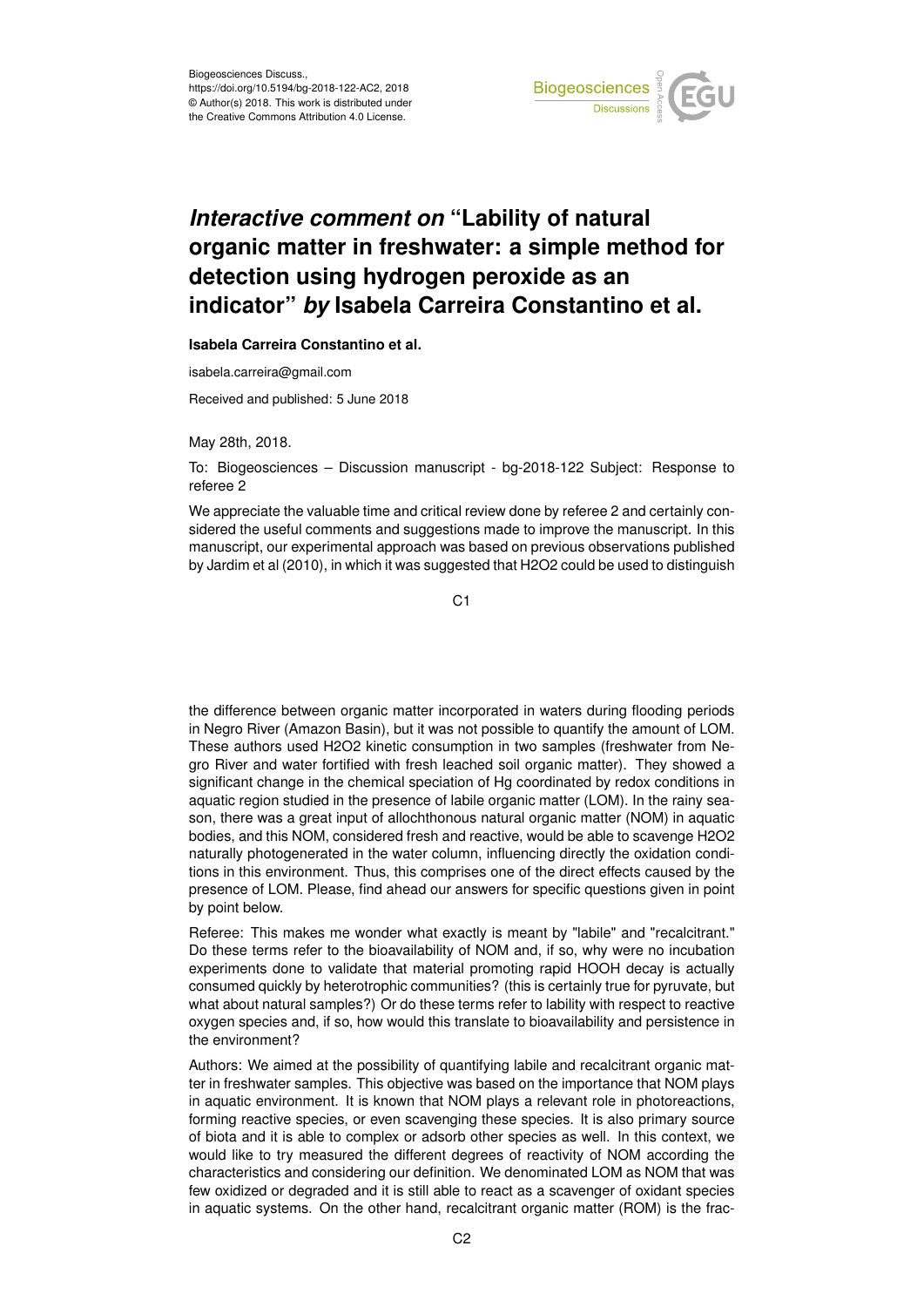tion that had already suffered oxidation, and it is less reactive towards oxidant species, such as H2O2. Our approach is different from classical methods used to distinguish organic matter degraded by microorganism or chemically, such as the ones used in the biochemical oxygen demand (BOD) and chemical oxygen demand (COD) measurements, respectively. We agree with the referee that the way of LOM and ROM were defined in this work, it could be reformulated in the new version of the manuscript. In our attempt, we led the lability and recalcitrance concepts through the chemical approach, trying to reach a simpler approach than the protocols currently used to determine labile fraction, that consider it as biodegradable fraction of NOM, hence they always include bioassays. Considering that the concept used by us to describe the lability and the points highlighted by the referee, we agree that our experimental approach was not enough to distinguish the labile fraction of NOM, but rather those part of NOM that is able to scavenger the H2O2, which might to be construed as the NOM components that are resemblance to our model (i.e. pyruvate), in terms of the reactive groups present, as suggested by the referee as well. Therefore, certainly we will improve the discussion over this subject using this experimental approach and the other amendment.

Referee: Additionally, I find the kinetics of these experiments to be poorly described and poorly justified. Most importantly, I am left wondering why the kinetic order of HOOH decay depends on the chemical composition of OM added (i.e. described as zero-order for fluvic acid and lignin but first-order for pyruvate). For example, for the pyruvate case, is HOOH decay first-order with respect to itself, with respect to pyruvate concentration, or both? As this manuscript is written, I think the authors treat this as first-order with respect to itself, but this was not tested. Why was an experiment not done in which the NOM concentration was held constant and initial HOOH concentration was varied?

Authors: On this questioning about the kinetic of decay of H2O2, we agree that is feasible to realize an experiment using a range o H2O2 and exceed of pyruvate to

C3

confirm the kinetic order.

Referee: I recommend the authors provide a sound, theoretical justification for their choice of kinetic model and include a mathematical derivation starting from first principles, in addition to the results of any test experiments needed to verify their choices. [...] If I am interpreting this correctly, then why would HOOH decay be first-order with respect to itself when pyruvate is added but zero-order with respect to itself when lignin or fluvic acid is added? How could this be translated to a natural sample that contains a complex mixture of compounds? Reaction order would need to be known a priori. Rather, it seems to me like a more reasonable kinetic model would be one that is zero order with respect to HOOH concentration and first-order with respect to oxidizable functional groups present in NOM (although the abovementioned test would need to be performed to validate this). If this is true, then HOOH decay could be described as something like: \*equation 1 (see comments of referee 2) where k0 is the "intrinsic" zero-order decay rate without NOM present (termed "control" throughout this manuscript) and k1 describes the additional HOOH decay promoted by the presences of NOM and is dependent on NOM chemical composition. This would result in a HOOH half-life that scales inversely with NOM concentration (i.e.  $t1=2 / 1 = [NOM]$ ). This relationship fits the data reported in Table 1 significantly better than does the model described in Fig. 2 and Eq. 1-2. Of course, the model I describe here might not be the best one to describe these data, but as this manuscript is currently written I'm not convinced that it's any worse than the model presented in the text. I recommend the authors provide a sound, theoretical justification for their choice of kinetic model and include a mathematical derivation starting from first principles, in addition to the results of any test experiments needed to verify their choices.

Authors: It is important to add that kinetic models employed here to determine the order and consequently half-lives of H2O2 were based on the mathematical strict sense of the classical kinetic laws, as an exponential decay formula, as to fit the data, and it was not our attempt with this experimental approach discuss about any specific chemical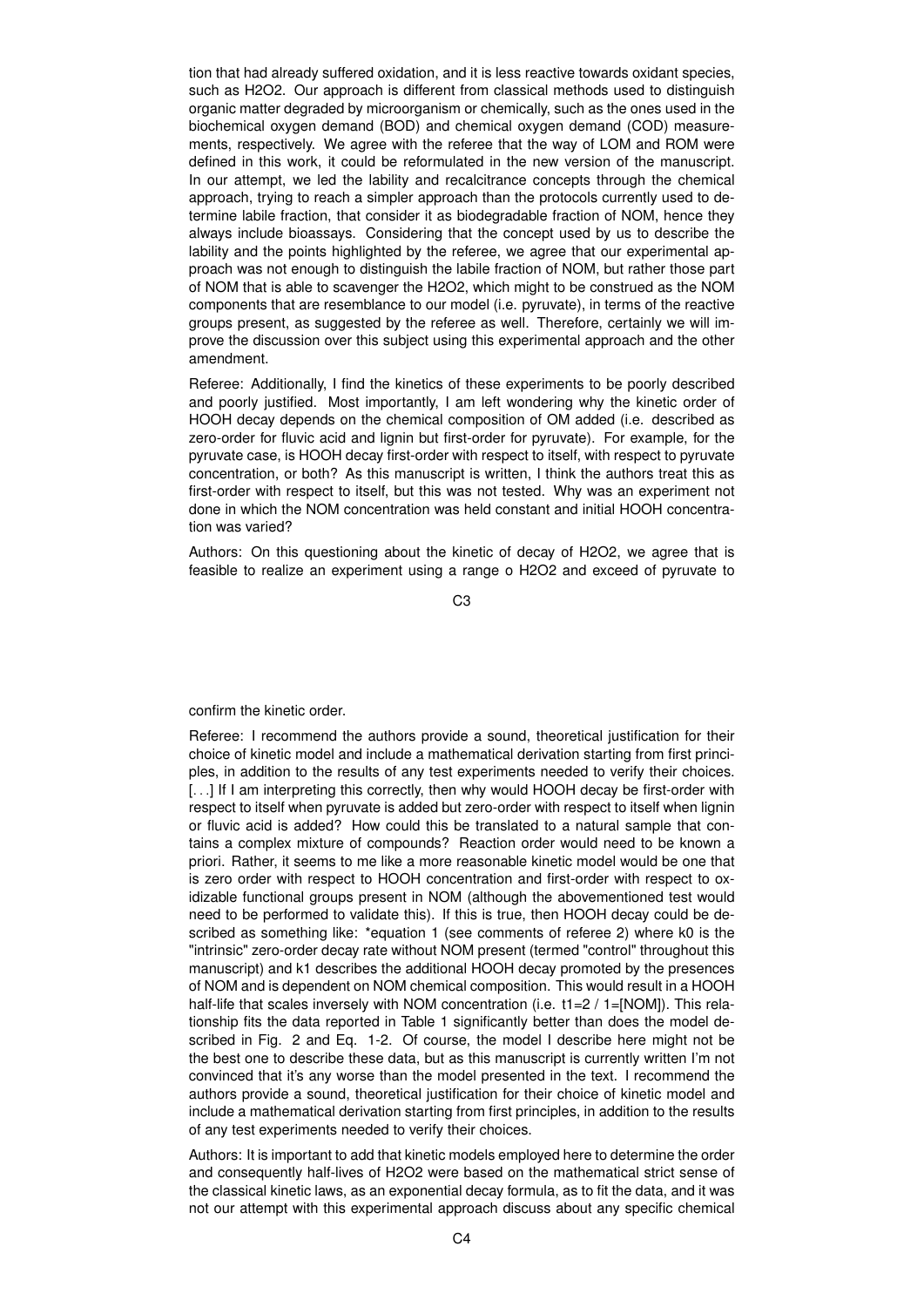mechanism behind these reactions, once our focus is to apply the mathematical formalism, only in its empirical form, to general and more complex systems such as natural aquatic samples. We have chosen the order of the exponential function, for each case, using the correlation of the fit as the mandatory parameter, so we could decide the best order for each model compound used. Empirically, we found that in presence of pyruvate, peroxide reacts in a first order kinetic decay. In truth, in those cases, we have an excess of pyruvate allowing a treatment as pseudo-first order kinetics. We also have found that in the absence of pyruvate the systems decay in a zero order fashion which, as we have observed, is characteristic of the HOOH spontaneous decay in the system condition, and it is quite slow compared to the reactions in presence of pyruvate, so for that reason it should be neglected from the equation. Our first conclusion was that all those models used (lignin, fulvic acid, and others not mentioned in this work), except pyruvate, cannot be used as a LOM model, neither as recalcitrant model, once what we see in the zero order behavior, probably is the spontaneous decomposition of HOOH in water. Once we have realized that, we start to look at the reason why pyruvate could behave as a model for LOM. From that we came with follow interpretation based in a solely chemical selection approach:

## Figure 1.

In the basis of the mechanism shown in Figure 1 we have made ab initio calculations for roughly (Hartree-Fock level –  $HF/6-31++G(d,p)$  – of theory using C-PCM as solvation model to simulate aqueous system) estimate the Gibbs Free Energy of Activation for the reaction (ïAD̆GâÅa) and we have found a value of  $\sim$ 24 kcal mol-1 (at 25 °C) for this main barrier (rate determining step).

## Figure 2.

Reflecting on the basis of the referee's questions, in our hypothesis, any specie which could react with HOOH with an activation barrier lower or equal to this value (24 kcal mol-1) should be considered LOM, and that should be reached only for "easily" organic

C5

oxidable matter. That should install a chemical definition for LOM, it means that once we have that amount of energy, a threshold stipulated on the basis of the pyruvate reaction, any specie that react faster or in equal rate should be considered LOM. For this reason, pyruvate has a behavior that we could correlate to the LOM in the environmental samples analyzed. It follows the Cartesian coordinates of the transition state, pyruvate and HOO- used in the calculation CPCM/HF/6-31++G(d,p) performed in GAMESS-US version 1 May 2013 (R1).

Transition State C 6.0 1.6816350116 0.1010684975 -0.2277477680 O 8.0 2.1332403247 -0.4627711238 0.7839124009 O 8.0 2.3445793973 0.7031280298 -1.0817602132 C 6.0 0.1467425077 0.0145001255 -0.4409410642 O 8.0 - 0.3233234672 0.2048176881 -1.5749461202 C 6.0 -0.6180775921 -0.8880991464 0.5001816824 O 8.0 -0.1290602750 1.6670036824 0.5265217665 O 8.0 - 1.1608590282 2.3091250331 -0.2028123400 H 1.0 -1.6690724085 -0.6319647769 0.4508054964 H 1.0 -0.2642339719 -0.8189532239 1.5155537825 H 1.0 - 0.4969221131 -1.9142434582 0.1576182172 H 1.0 -1.1713883854 1.8101786728 - 1.0157058403

Pyruvate C 6.0 1.6935563717 0.0186054902 -0.2705855508 O 8.0 2.0945133541 - 0.0529859412 0.8957945494 O 8.0 2.3570246488 0.1042454662 -1.3071337138 C 6.0 0.1555022243 0.0193979230 -0.4143599551 O 8.0 -0.3833560760 0.8081793314 -1.1419747000 C 6.0 -0.6146609989 -0.9645362969 0.4225977542 H 1.0 - 1.6730939503 -0.8819106367 0.2158895184 H 1.0 -0.4215626761 -0.7698612741 1.4705418768 H 1.0 -0.2733428976 -1.9736340619 0.2119002211

HOO- O 8.0 -0.1123690206 1.6640975373 0.5502444474 O 8.0 -1.1627181376 2.3027578858 -0.2161034494 H 1.0 -1.1862228418 1.8194445769 -1.0261409980

Thank you. Sincerely yours, Isabela C. Constantino and co-workers.

Interactive comment on Biogeosciences Discuss., https://doi.org/10.5194/bg-2018-122, 2018.